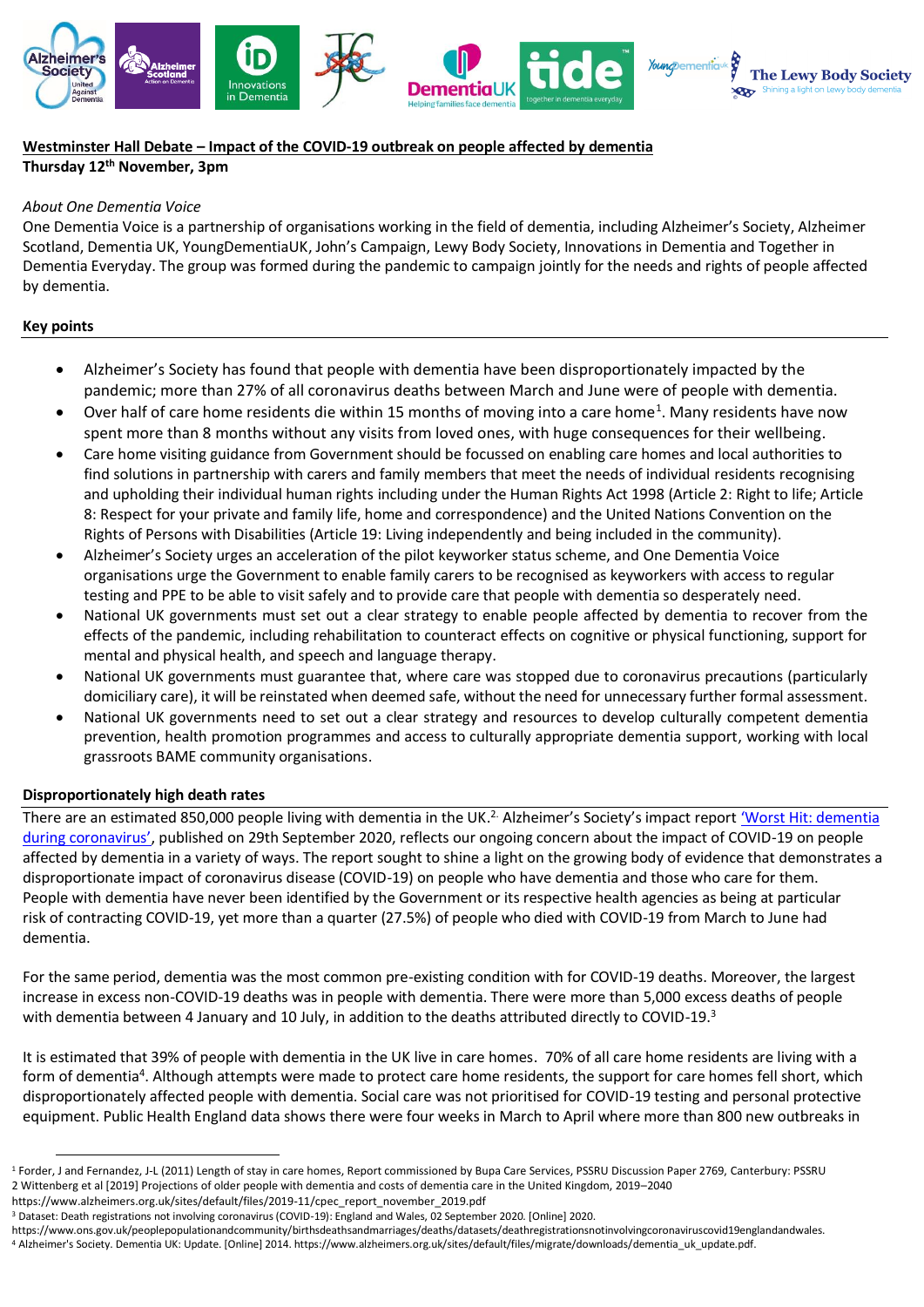

care homes were reported each week.<sup>5</sup>

Between the start of March and the end of April, deaths from any cause in care homes more than tripled above their usual level.<sup>6</sup>

Alzheimer's Society recommends the following:

- 1) The NHS and local authorities must set out how they will involve social care providers and care homes in winter pressure planning to ensure that social care is placed on an equal footing with the NHS, and that their situation is understood, accounted for and supported. This must include the provision of regular and timely testing and PPE.
- 2) The UK Government must ensure that the Infection Control Fund remains in place until at least April 2021 and care providers should be able to use that fund flexibly, including for infection control, technology and supporting visits.

### **Care home visits**

### *Lack of social contact*

The nature of dementia means that needs often vary from person to person. Social stimulation and regular face to face contact with loved ones often not only helps people living with dementia to feel secure and improve mood, but also helps them to maintain cognition and communication skills.

We know that some care homes have enabled friends and family members to stay in touch with their loved ones through video or phone calls. However, for many people with dementia, such technology can be confusing or distressing to use. A digital 'visit' only allows for certain interactions to take place and family members can't be involved or check on the care their loved ones are being provided with.

Many care homes have closed their doors to visitors during the pandemic. Around 97%<sup>7</sup> of care homes had closed to visitors during the first wave, according to the latest ONS data from July. if people living with dementia are unable to maintain their skills through socialising, they can quickly lose them. An Alzheimer's Society survey found that the most common symptoms that people living with dementia reported having increased since lockdown began were difficulty concentrating (48%), memory loss (47%), and agitation or restlessness (45%)<sup>8</sup>. The Government must recognise that family carers are an integral part of the care system. They help with practical elements of care, they support communication, and they provide companionship. When family carers are unable to provide that vital care, the health and wellbeing of people with dementia can seriously decline, leading to premature deterioration of dementia symptoms and therefore premature death.

#### *Government guidance*

There have been several iterations of care home visit guidance from the Government since it was first published in mid-April. The [latest guidance from DHSC](https://www.gov.uk/government/publications/visiting-care-homes-during-coronavirus/update-on-policies-for-visiting-arrangements-in-care-homes) on visits to care homes, published on 5th November, suggests options for visits including through Perspex screens, outdoors and further virtual 'visits'.

One Dementia Voice believe the Government must do more to preserve contact between families affected by dementia in a way that is sensitive to the condition, and that this guidance does not acknowledge the vital role played by family and friend carers in the care and wellbeing of people affected by dementia.

The blanket ban on care home visits is a is a violation of their fundamental rights under the Human Rights Act 1998 (Article 2: Right to life; Article 8: Respect for your private and family life, home and correspondence) and the United Nations Convention on the Rights of Persons with Disabilities (Article 19: Living independently and being included in the community). It is imperative therefore that any future guidance needs to be ensure that peoples' rights are recognised, respected and upheld.

https://www.health.org.uk/news-and-comment/charts-and-infographics/deaths-from-any-cause-in-care-homes-have-increased

7 ONS. Impact of coronavirus in care homes (released 3rd July 2020)

<sup>5</sup>Public Health England. COVID-19: number of outbreaks in care homes - management information. [Online] 2020. https://www.gov.uk/government/statistical-data-sets/covid-19 number-of-outbreaks-in-care-homes-management-information.

<sup>6</sup> The Health Foundation. COVID-19 chart series: Care homes have seen the biggest increase in deaths since the start of the outbreak. [Online] 2020.

[https://www.ons.gov.uk/peoplepopulationandcommunity/healthandsocialcare/conditionsanddiseases/articles/impactofcoronavirusincarehomesinenglandvivaldi/26mayto19june20](https://www.ons.gov.uk/peoplepopulationandcommunity/healthandsocialcare/conditionsanddiseases/articles/impactofcoronavirusincarehomesinenglandvivaldi/26mayto19june2020) [20](https://www.ons.gov.uk/peoplepopulationandcommunity/healthandsocialcare/conditionsanddiseases/articles/impactofcoronavirusincarehomesinenglandvivaldi/26mayto19june2020)

<sup>8</sup> Alzheimer's Society. Alzheimer's Society online survey: The impact of COVID-19 on People Affected by Dementia. [Online] 2020. https://www.alzheimers.org.uk/news/2020-07- 30/lockdown-isolation-causes-shocking-levels-decline-people-dementia-who-are-rapidly.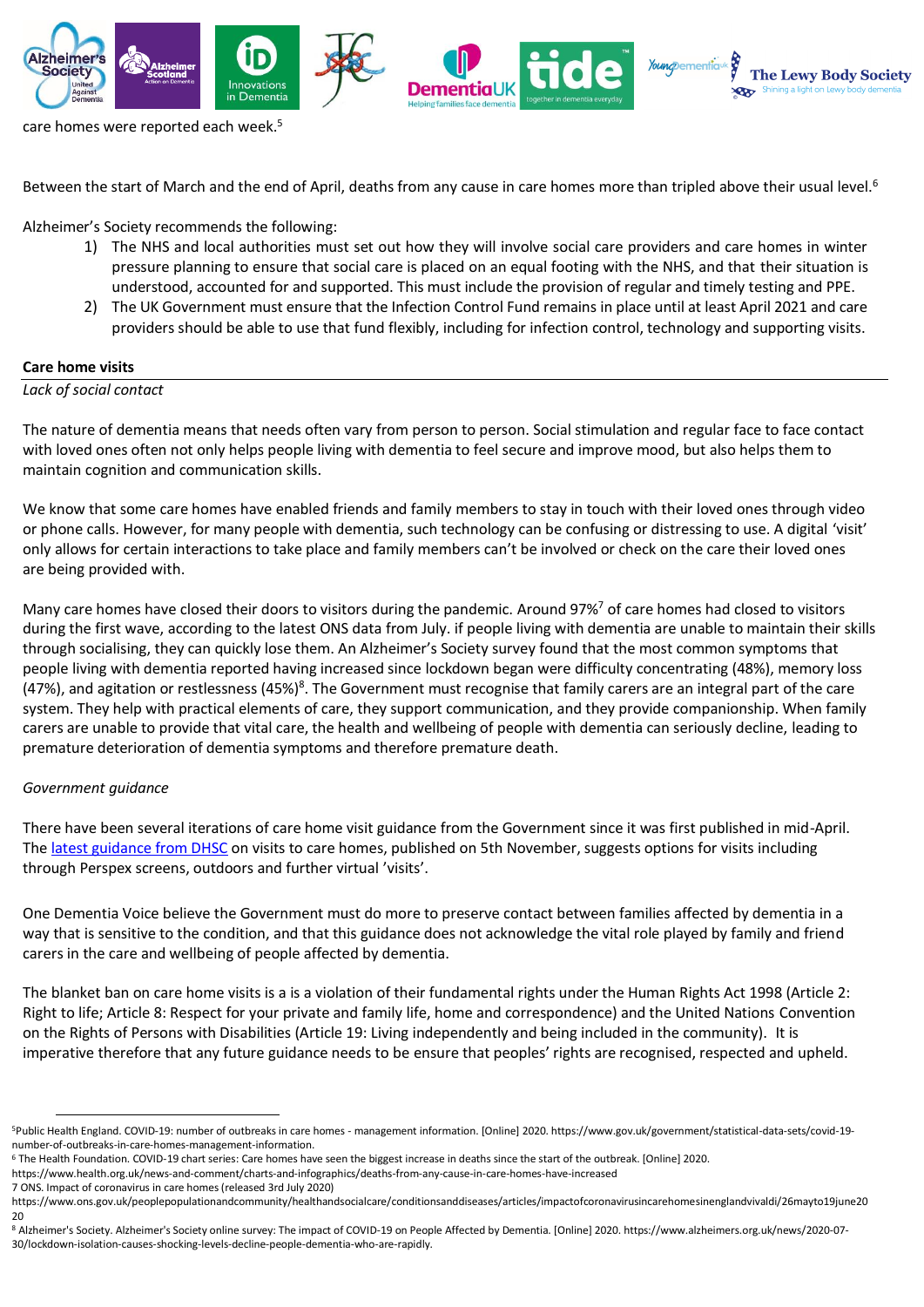

John's Campaign would like to see the Government go further than the proposed pilot scheme. A campaign organisation founded in 2014 for the right of people with dementia to be supported by family carers and for carers to be with people with dementia, John's Campaign is engaged in a judicial review process into the Government's visiting guidelines, fail to sufficiently acknowledge the individual needs of people with dementia and encourage blanket visiting bans by local authorities which potentially breach human rights for care home residents. The Secretary of State is due to formally acknowledge the review by 11th November.

International academics looking at risks associated with care home visits during COVID-19 published a paper on 1st November stating that "we found no scientific evidence that visitors to care homes introduced COVID-19 infections<sup>9</sup>".

Care home visiting guidance from Government should be enabling for care homes and local authorities to find solutions in partnership with carers and family members that meet the needs of individual residents. We are concerned that this guidance moves the focus away from the continued lack of progress on testing and PPE and Alzheimer's Society is particularly concerned that the pilot work on key worker status for family carers is lagging.

Alzheimer's Society calls for the government scheme to enable family carers with access to regular testing and PPE to be able visit safely and to provide care that people with dementia so desperately need.

### We recommend:

*1) Recognising the key role that informal carers play in the lives of people living with dementia, national UK governments must take action to support people in this role by:* 

*a. Allowing at least one informal carer per care home resident to be designated a key worker, with access to training, COVID-19 testing, vaccinations and PPE.* 

- *b. Ensuring the delivery of carers' assessments and provision of short breaks for carers.*
- *c. Collecting local authority and health authority data on carer assessments and respite care.*
- *2) Where care homes are unable to facilitate visits from loved ones, they must be required to notify national care inspectorates (CQC/CSSIW/RQIA) and seek to put in place suitable alternative arrangements to maintain appropriate contact between loved ones and care home residents who have dementia.*
- *3) National UK governments must set out a clear strategy to enable people affected by dementia to recover from the effects of the pandemic, including rehabilitation to counteract effects on cognitive or physical functioning, support for mental and physical health, and speech and language therapy.*
- *4) National UK governments should commit to ensuring that any communications to, or requirements of, people affected by dementia (both in the community and in care homes) are clear, consistent and straightforward to understand. Any guidelines should reflect the daily lived experience and particular needs of people affected by dementia.*

#### **Impact on family and friend carers**

A recent Alzheimer's Society survey found that family and friends of people with dementia have spent an extra 92 million hours caring for loved ones with dementia<sup>10</sup> during the pandemic. But even before lockdown, and in the context of a struggling social care system, more than 40% of family and friend carers of people with dementia were reporting providing more than 100 hours a week of care to their loved ones.

Caring for a loved one with dementia can be hugely rewarding, but it can also be very challenging without the right support. 95% of carers we surveyed reported that the increased caring responsibilities had an impact on their mental or physical health; 69% reported that they feel constantly exhausted, 64% feel anxious, 50% have developed problems sleeping and 49% feel depressed<sup>11</sup>.

Dementia UK reports that Admiral Nurses, dementia specialist nurses, have seen a rise in the number of complex clinical cases, including an increase in safeguarding issues. The Government must put urgent support in place for exhausted carers in the community at the earliest opportunity. We know that carer's psychological health can predict a breakdown in care and therefore

<sup>&</sup>lt;sup>9</sup> Comas-Herrera A, Salcher-Konrad M, Baumbusch J, Farina N, Goodman C, Lorenz-Dant K, Low L-F (2020) *Rapid review of the evidence on impacts of visiting policies in care homes during the COVID-19 pandemic*. Pre-print published in LTCcovid.org.

<sup>&</sup>lt;sup>10</sup> Alzheimer's Society [2020] <https://www.alzheimers.org.uk/lockdowncarerhours>

<sup>11</sup> Alzheimer's Society. Alzheimer's Society online survey: The impact of COVID-19 on People Affected by Dementia. [Online] 2020. https://www.alzheimers.org.uk/news/2020-07- 30/lockdown-isolation-causes-shocking-levels-decline-people-dementia-who-are-rapidly.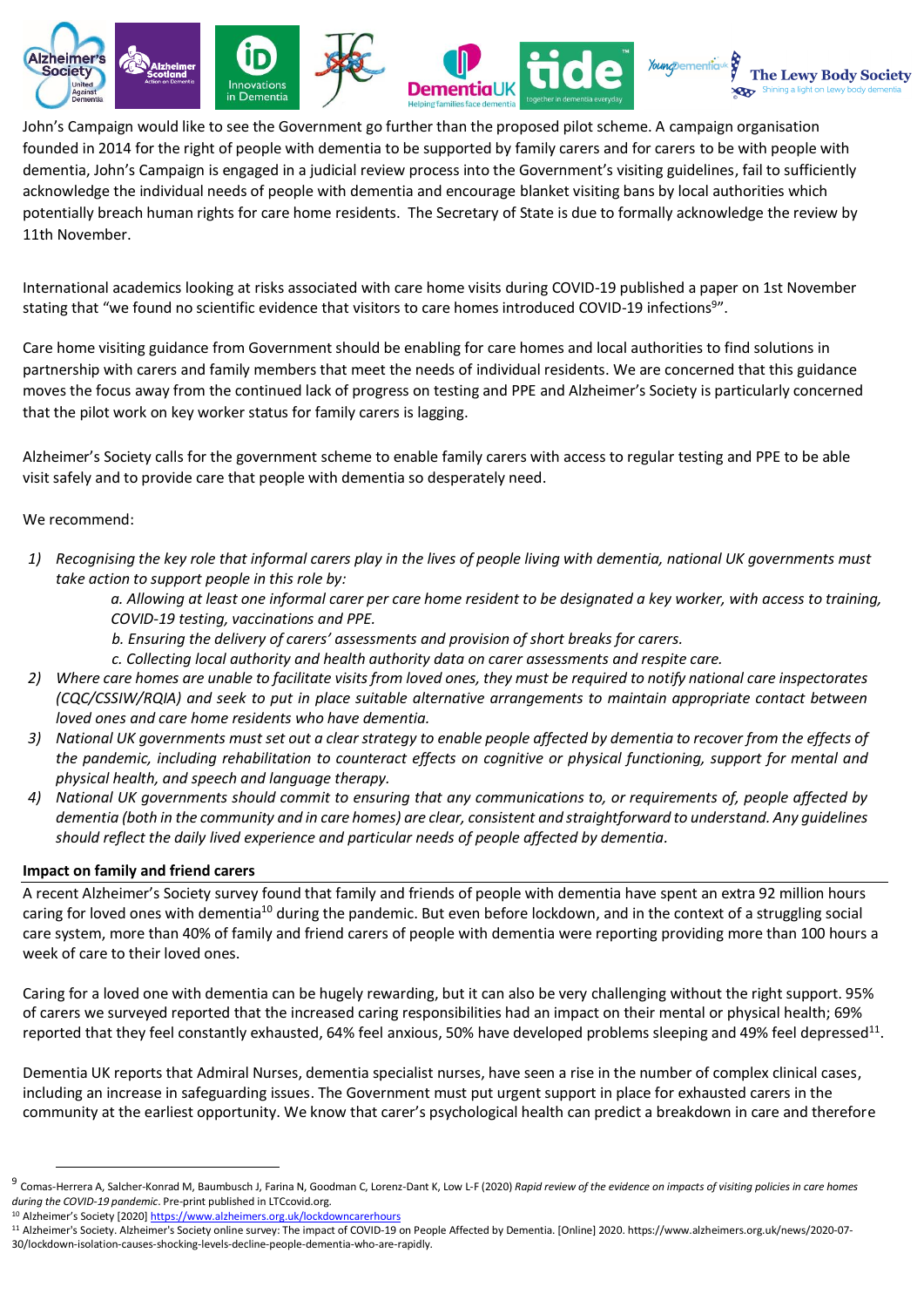

the need for the person with dementia to move into a care home, thus improving carers' psychological health and ensuring they receive adequate support may delay the need for placement in a care home<sup>12</sup>.

# Alzheimer's Society recommends the following:

*1) National UK governments must guarantee that where care was stopped due to coronavirus precautions (particularly domiciliary care), it will be reinstated when deemed safe, without the need for unnecessary further formal assessment.*

### **Long-term social care reform**

Since the outbreak of COVID-19, strategies for protecting people affected by dementia who rely on social care did not adequately consider the complex and varying needs of the people who live with dementia. The social care crisis is a dementia crisis - people with dementia are estimated to make up at least 70% of care home residents<sup>13</sup> and over 60% of home care recipients<sup>14.</sup>

The Government must bring forward plans for long-term social care reform in early 2021 which addresses the unfairness people affected by dementia face in the system. Alzheimer's Society believes the legacy of the pandemic must be a universal social care system, free at the point of use, that provides every person with dementia with the quality care they need. This would see social care put on equal footing with the NHS, and no longer the poor relation. Alzheimer's Society would welcome the opportunity to feed into this process.

### **Dementia diagnosis rates**

There has been a steady fall in national dementia diagnosis rates since February 2020, and they have now fallen well below the - already low - target of 66.7%. The latest figures show a diagnosis rate of 63%.<sup>15</sup> This means that more people are living without a diagnosis of dementia, and are unable to access emotional, practical, legal and financial advice as a result.

Whilst memory services are adapting to open virtually which is a welcome interim measure, memory assessment services must re-open in person at the earliest opportunity.

Alzheimer's Society recommends that:

*1) National UK health and social care departments must develop and implement a clear recovery plan to ensure that all elements of memory assessment services can re-open and urgently catch up on waiting lists so the freefall in dementia diagnosis rates does not continue.*

### **COVID-19 and dementia in the BAME community**

The Public Health England Report (PHE) highlighted COVID-19 did not create health inequalities, but rather the pandemic exposed and exacerbated longstanding inequalities affecting BAME groups in the UK<sup>16</sup>. The PHE Report further highlights that the death rates from COVID-19 in some BAME communities (people of Bangladeshi ethnicity) compared to White British Communities, after accounting for the effect of sex, age, deprivation and region, people of had around twice the risk of death of people from White British communities. People of Chinese, Indian, Pakistani, Other Asian, Caribbean and Other Black ethnicity had between 10 and 50% higher risk of death when compared to White British.

Half of all deaths of Black (54%) and Asian (49%) people in care homes were related to COVID-19, compared to just 44% for White people<sup>17</sup>.

In the same way that dementia – and its different forms – affect people in different ways, carers of people living with the condition face unique challenges and have differing needs. Black, Asian and Minority Ethnic (BAME) groups and those with

https://www.ukhca.co.uk/pdfs/UKHCADementiaStrategy201202final.pdf.

https://www.cqc.org.uk/news/stories/cqc-publishes-data-deaths-care-settings-broken-down-ethnicity

<sup>&</sup>lt;sup>12</sup> The Fog of Support, Alzheimer's Society, September 2020 (available online: [https://www.alzheimers.org.uk/sites/default/files/2020-09/as\\_new\\_the-fog-of-support\\_carers](https://www.alzheimers.org.uk/sites/default/files/2020-09/as_new_the-fog-of-support_carers-report_final-compressed.pdf)[report\\_final-compressed.pdf\)](https://www.alzheimers.org.uk/sites/default/files/2020-09/as_new_the-fog-of-support_carers-report_final-compressed.pdf)

<sup>13</sup> Alzheimer's Society. Dementia UK: Update. [Online] 2014. https://www.alzheimers.org.uk/sites/default/files/migrate/downloads/dementia\_uk\_update.pdf. <sup>14</sup> United Kingdom Homecare Association. UKHCA Dementia Strategy and Plan: February 2013. [Online] 2013.

<sup>15</sup> NHS Digital Recorded Dementia Diagnoses [2020] Septembe[r https://digital.nhs.uk/data-and-information/publications/statistical/recorded-dementia-diagnoses/september-2020](https://digital.nhs.uk/data-and-information/publications/statistical/recorded-dementia-diagnoses/september-2020) stakeholder engagement synthesis beyond the data.pdf

<sup>16</sup>Mohammed, Shahid Mohamed (2020) South Asian Carers of People with Dementia during Lockdown. Together in Dementia Everyday. https://www.tide.uk.net/south-

<sup>16</sup>Mohammed, Shahid Mohamed (2020) South Asian Carers o17 CQC (2020) CQC publishes data on deaths in care settings broken down by ethnicity

<sup>17</sup> CQC (2020) CQC publishes data on deaths in care settings broken down by ethnicity https://www.cqc.org.uk/news/stories/cqc-publishes-data-deaths-care-settings-broken-downethnicity